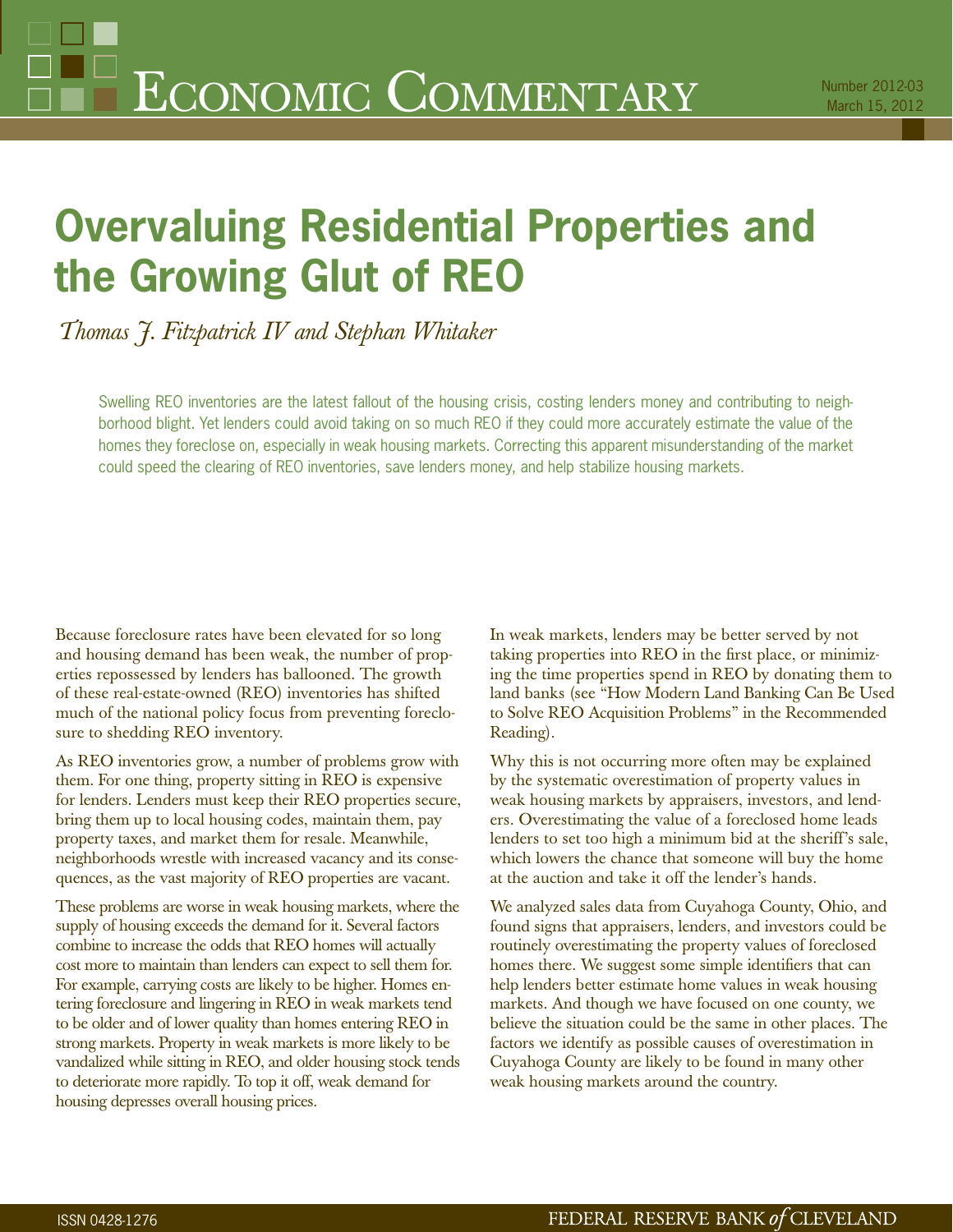**Estimated Property Values and the Reality Check**

To investigate how accurately lenders are valuing properties prior to taking them into REO, we turned to a relatively weak housing market: Cuyahoga County, Ohio (home to Cleveland). We analyzed property transaction data from the county auditor from January 2006 to June 2011, comparing the auction price paid by the lender and the subsequent sale price of the home. If the sale price is less than the minimum that was set, we say the lender took a "loss."

Ohio is a judicial foreclosure state, which means that once a property has been foreclosed upon, it is seized by the county sheriff and auctioned off. Once the property has been seized, the sheriff pays for appraisers to go out and value the property. By state law, the minimum bid (or auction reserve) at the first auction is set at two-thirds of the appraised price. If there are no bids at the first auction, the lender can set the minimum bid for subsequent auctions, which are held weekly, at any amount up to the amount of the unpaid loan. For example, if a borrower had \$100,000 of loan principal outstanding at the time of foreclosure, the lender could set the minimum bid at \$100,000 plus foreclosure costs.

In theory, the lender should be setting the minimum bid based upon what it could obtain by selling the property, less carrying and transaction costs. Lenders typically obtain a real estate broker's price opinion or a "walk around" appraisal, and then they calculate expected costs and value the property accordingly. In Cuyahoga County, it is unclear if lenders are relying on the foreclosure appraisal or if they are obtaining additional valuations of the property. If no buyer, including the lender, offers the minimum bid at the auction, the property is re-auctioned the following week.

Table 1 summarizes the losses that lenders appear to take in the data we analyzed. Lenders' losses are compared to the losses taken by other major participants in sheriff's sales: investors and federal agencies such as Fannie Mae, Freddie Mac, and the Federal Housing Administration. Most major participants are either lenders who hold the mortgages and take ownership of property that is not purchased at auction, or investors who purchase property at auction.

Purchasers of property at Cuyahoga County foreclosure auctions tend to resell the property for less than they paid. Investors tend to do the best, selling properties for an average of 26.5 percent less than they paid at auction. Federal agencies do worse on average than investors, but better than lenders, selling properties out of REO for about 30 percent less than their auction reserves. Lenders tend to sell property out of REO for 42 percent less than the auction price.

Figure 1 charts the losses over the time properties spend in REO. Among homes sold after one year in REO, the losses are very high. At least a quarter of the long-held properties are complete losses, as indicated by the 25th percentile trend dropping below 90 percent. Even the "better" REO sales after a year, around the 75th percentile, are taking losses of 60 percent from the auction reserve. If a home sells after five quarters in REO, the median loss taken by lenders is roughly 80 percent of the auction price.

## **Table 1. Summary of Losses by Type of Auction Winner**

| <b>Auction</b><br>winner | Number of<br>properties | <b>Median</b><br>loss<br>(dollars) | <b>Median</b><br>loss<br>(percent) | <b>Mean loss</b><br>(percent) | <b>Total loss</b><br><i>(millions)</i><br>of dollars) |
|--------------------------|-------------------------|------------------------------------|------------------------------------|-------------------------------|-------------------------------------------------------|
| <b>Lenders</b>           | 16.012                  | $-19.474$                          | $-56$                              | $-42$                         | $-326.2$                                              |
| <b>Investors</b>         | 3.639                   | $-18,900$                          | $-48$                              | $-27$                         | $-56.3$                                               |
| Federal<br>agencies      | 3.434                   | $-11,272$                          | $-32$                              | $-30$                         | $-47.1$                                               |

## **Figure 1. Lender Losses on REO Properties**



Note: Losses are the difference between a property's auction reserve and the sale price at the exit from REO. Losses were calculated by the authors using sales transaction data from the Cuyahoga County auditor from January 2006 to June 2011.

Sources: Cuyahoga County auditor; authors' calculations.

Note: Losses are the difference between a property's auction reserve and the sale price at the exit from REO. Losses were calculated by the authors using sales transaction data from the Cuyahoga County auditor from January 2006 to June 2011.

Sources: Cuyahoga County auditor; authors' calculations.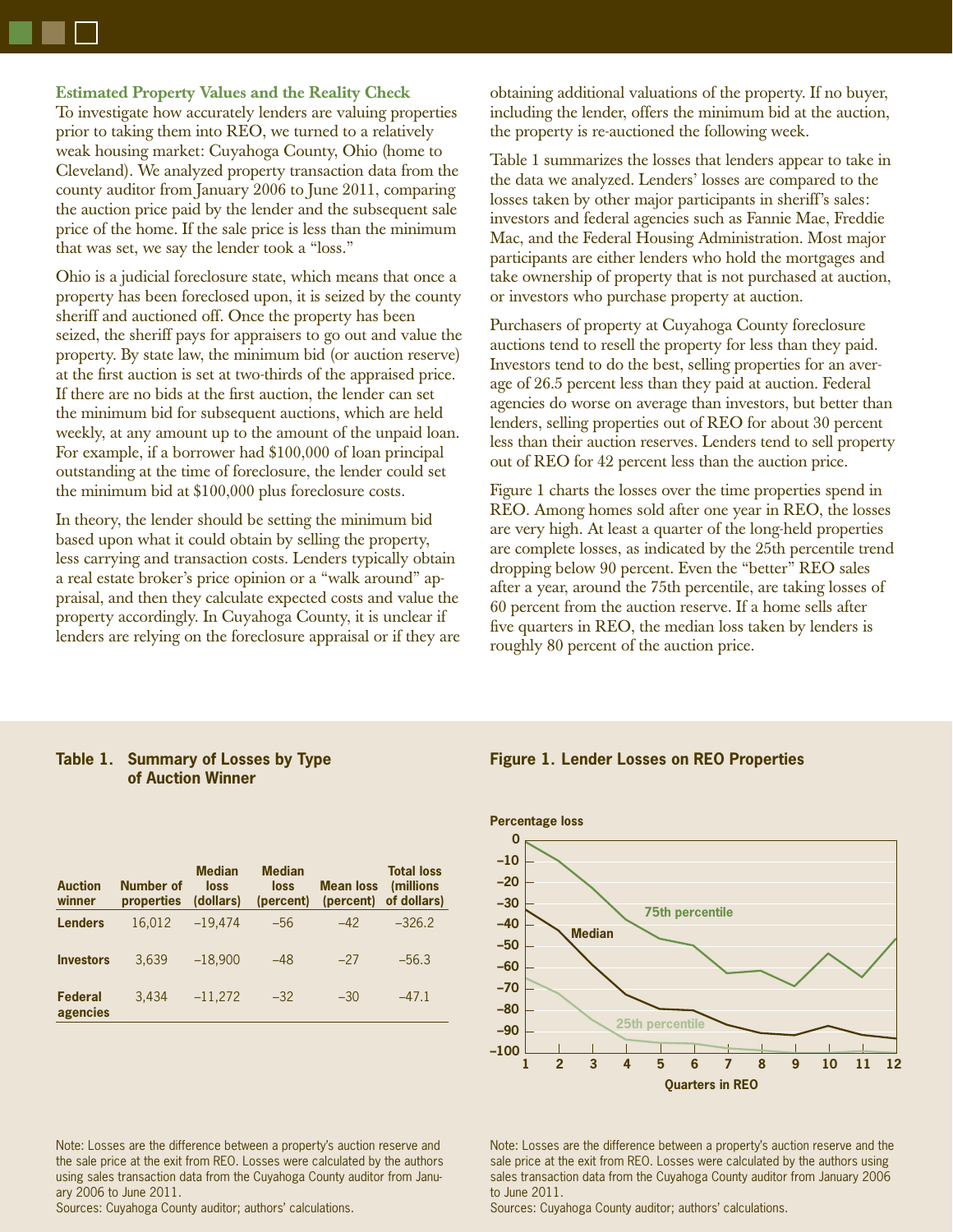There are three forces that very likely combine to create the trend of higher losses the longer properties stay in REO. First, the higher-quality REO properties in any price range exit REO within the first few months. Those that take longer to sell are probably the ones that were in relatively poor condition when repossessed. Second, the homes may be rapidly deteriorating while the lenders own them. The lower-value homes in distressed neighborhoods are often vandalized and stripped of metals. Despite winterization, homes may suffer weather-related damage without an attentive occupant to immediately address problems when they arise. A third, potentially contributing, factor is any downward trend in home prices that occurs while homes sit in REO. Certainly, such a trend occurred in Cuyahoga County over the period we studied, owing to the growing supply of REO and recently foreclosed homes, along with weakening demand for property in distressed areas. In any case, what lingers is worth far less than the price the lender pays at auction.

Lenders might be overvaluing property in weak housing markets because they are using a uniform process that works well in most areas. For example, a drive-by appraisal of new housing stock is more likely to produce an accurate market price than it would for older, distressed housing stock. With few exceptions, newer homes will be in good condition inside and out. However, the age distribution of REO homes in weak markets is much older than most of the housing stock in the United States. In the Cuyahoga data, 86 percent of the homes in REO are at least a halfcentury old. Over the decades, some older homes were well

# **Figure 2. Percentage Loss for Homes by Auction Reserve Price**



Note: Losses are the difference between a property's auction reserve and the sale price at the exit from REO. Losses were calculated by the authors using sales transaction data from the Cuyahoga County auditor from January 2006 to June 2011.

Sources: Cuyahoga County auditor; authors' calculations.

maintained and others were neglected, leading to a very wide range of conditions and values.

The inaccuracies may also be due to appraisers or brokers not having enough comparable arms-length property sales (regular market-based sales) in extremely distressed markets, where most sales in the last five years have involved recent foreclosures. Looking to older arms-length sales at stale prices for a drive-by appraisal or broker price opinion may also overestimate the sale price in these markets.

## **Some Simple Ways to Improve Accuracy**

A sorting out of REO properties is bound to happen because lenders do not have perfect information about their collateral to assign the perfect reserve price. However, dividing up the data suggests that the issue is not inadequate inspections of individual homes, but possibly misunderstanding entire market segments. We can observe that auction prices are much closer to the eventual sales prices in the part of the market that is closer to "normal."

Nationally and regionally, the bulk of arms-length home sale prices exceed  $$100,000$ . As seen in figure 2, for homes with auction prices over \$100,000, the auction price is close to the eventual sale price in at least half of the instances. For homes with reserves below \$50,000 (57 percent of the REO inventory), the auction prices are substantially above what the house is eventually sold for. One possible reason for this systemic bias in auction prices in the below-\$50,000 market segment is that lenders are calibrating valuation methods based on normal markets, not recognizing the unique situation of inflated appraisal values in the areas where most of their foreclosures have occurred.

# **Figure 3. Percentage Loss for Homes by Neighborhood Poverty Level**



Notes: Losses are the difference between a property's auction reserve and the sale price at the exit from REO. The tract poverty level is estimated by the Census Bureau using the 2005–2009 American Community Surveys. The sample was limited to homes sold out of REO within two years. Sources: Cuyahoga County auditor; Census Bureau, 2005–2009 American Community Surveys; authors' calculations.

### **Mean percentage loss**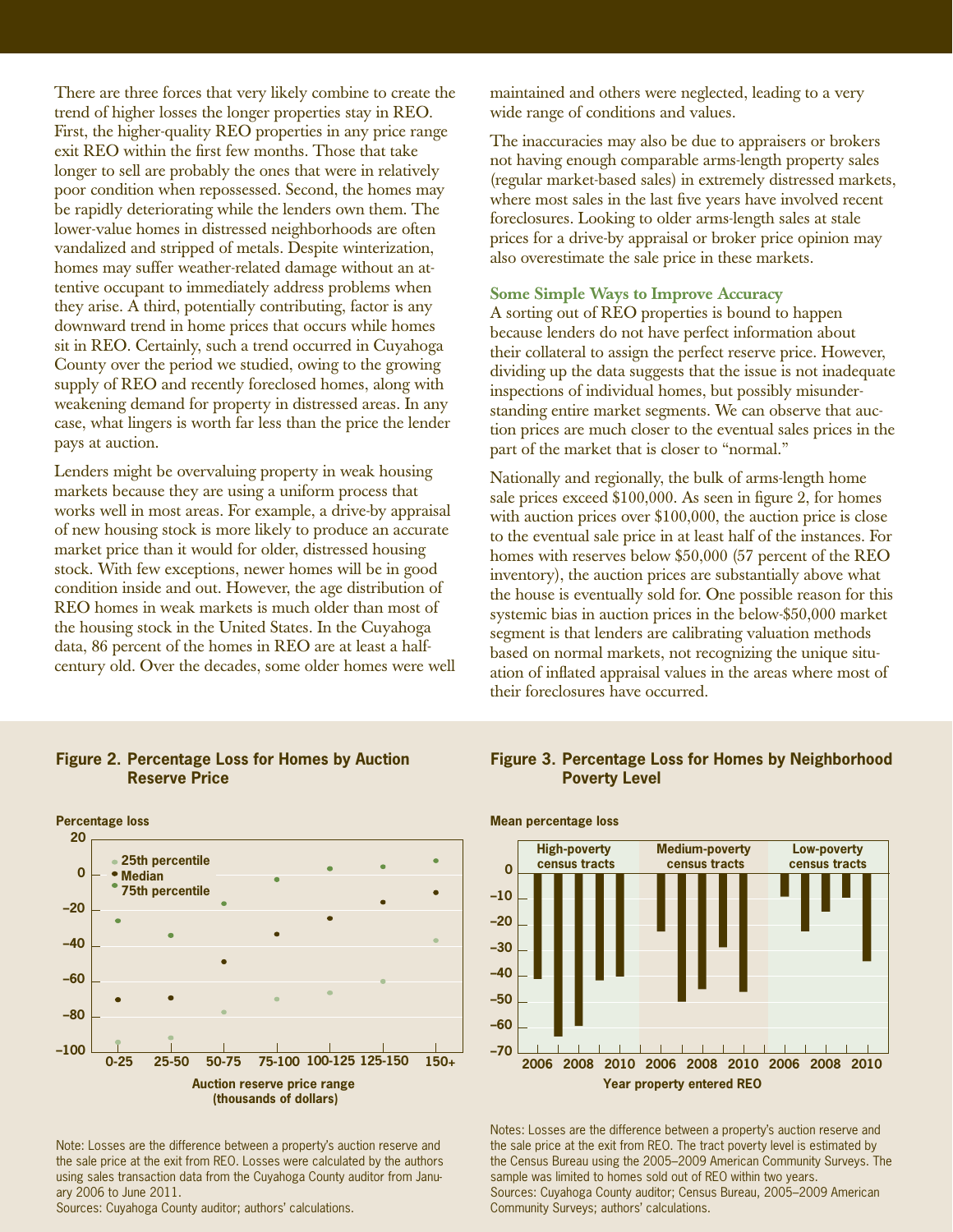The gap between the lender's auction reserve and the price received for selling the property out of REO seems to vary with a few easily observed characteristics. The age of the home being auctioned off contains a lot of information that lenders may find useful to incorporate into their auction reserve calculations. As mentioned above, older housing deteriorates more rapidly than new housing and may be concentrated in less desirable neighborhoods. Table 2 shows lenders' losses by the age of the home. While the method used by lenders to value property seems to be fairly accurate for newer homes, it again appears to grossly overestimate the value of homes constructed before 1941.

Neither the appraised value nor the lender's auction reserve seems to be factoring in the property's location. Table 2 contains lenders' losses by location of the property. Again, the method used by lenders to determine property values seems relatively accurate for properties located in either low-poverty census tracts or in the outer ring suburbs of Cuyahoga County, while auction reserves seem to be set too high in medium- and high-poverty census tracts and in Cleveland or Cuyahoga County's inner-ring suburbs.

Lenders do not seem to be consistently refining their methods for estimating the value of homes in weak markets. Estimates seem to be improving for only the lowest-poverty areas. Figure 3 shows the losses taken by lenders based on the year the property was taken into REO and the poverty level of the neighborhood.

From 2007 to 2009, losses dropped across the board, which could reflect appraisals becoming more accurate. (However, these drops may also be explained by other factors, such as

the first-time-homebuyer tax credit propping up housing demand in 2009 and 2010.) If the reduction in losses resulted from refining property-valuation techniques, losses should have remained the same or continued to shrink in 2010. It appears that the only area in which lenders are modifying their property-valuation techniques—either to lower auction reserves or foreclose more selectively—are the high-poverty areas of Cuyahoga County. In medium- and low-poverty areas, losses shot up in 2010.

Data for 2010 is not complete. The calculations for figure 3 are based on homes that exit REO within two years, and we have not yet observed two years of sales for all of the homes foreclosed in 2010. Updating these calculations will include the lower-quality properties that take longer to sell, thereby increasing the estimated losses on 2010 foreclosures.

## **Policy Implications**

There are three reasons lenders may be overvaluing foreclosed properties. The first is that they may not actually be overvaluing property at all, but rather placing the minimum bid knowing the property is not worth it. Anecdotally, some lenders report placing the minimum bid just to obtain control of the property, even when they know it is worth less. However, it is unclear why lenders would want control of these properties.

On one hand, lenders might want to gain control at the auction to get higher prices for the home later. Buyers should pay more for REO homes, which they can inspect, than they would for a home at a sheriff's sale, where inspections are limited or impossible. Bidding on a home without inspecting it is risky, and the prices would have to be very

## **Table 2. Summary of Losses by the Property's Vintage, Neighborhood Poverty, and Location**

|                                | <b>Percent of lender's</b><br><b>REO</b> properties | <b>Median loss (dollars)</b> | <b>Median loss (percent)</b> | <b>Mean loss (percent)</b> | <b>Total losses</b><br>(millions of dollars) |
|--------------------------------|-----------------------------------------------------|------------------------------|------------------------------|----------------------------|----------------------------------------------|
| <b>Vintage</b>                 |                                                     |                              |                              |                            |                                              |
| <b>Pre-1941</b>                | 62                                                  | $-21,105$                    | $-69.6$                      | $-50.4$                    | $-218.3$                                     |
| 1941-1959                      | 24                                                  | $-18,605$                    | $-38.2$                      | $-32.2$                    | $-77.8$                                      |
| 1960-2011                      | 10                                                  | $-8,434$                     | $-10.9$                      | $-15.0$                    | $-19.9$                                      |
| <b>Poverty in census tract</b> |                                                     |                              |                              |                            |                                              |
| <b>High</b>                    | 43                                                  | $-20,215$                    | $-75.9$                      | $-54.3$                    | $-142.3$                                     |
| <b>Medium</b>                  | 37                                                  | $-21,000$                    | $-50.3$                      | $-40.7$                    | $-135.9$                                     |
| Low                            | 19                                                  | $-12,429$                    | $-16.1$                      | $-18.4$                    | $-48.0$                                      |
| <b>Location</b>                |                                                     |                              |                              |                            |                                              |
| <b>Cleveland</b>               | 54                                                  | $-19,134$                    | $-70.7$                      | $-50.3$                    | $-165.8$                                     |
| Inner suburbs                  | 31                                                  | $-23,883$                    | $-50.7$                      | $-41.1$                    | $-125.1$                                     |
| <b>Outer suburbs</b>           | 15                                                  | $-10,600$                    | $-13.6$                      | $-16.2$                    | $-35.3$                                      |

Notes: Losses are the difference between a property's auction reserve and the sale price at the exit from REO. Losses were calculated by the authors using sales transaction data from January 2006 to June 2011. The tract poverty level is estimated by the Census Bureau using the 2005–2009 American Community Surveys. Sources: Cuyahoga County auditor; Census Bureau; authors' calculations.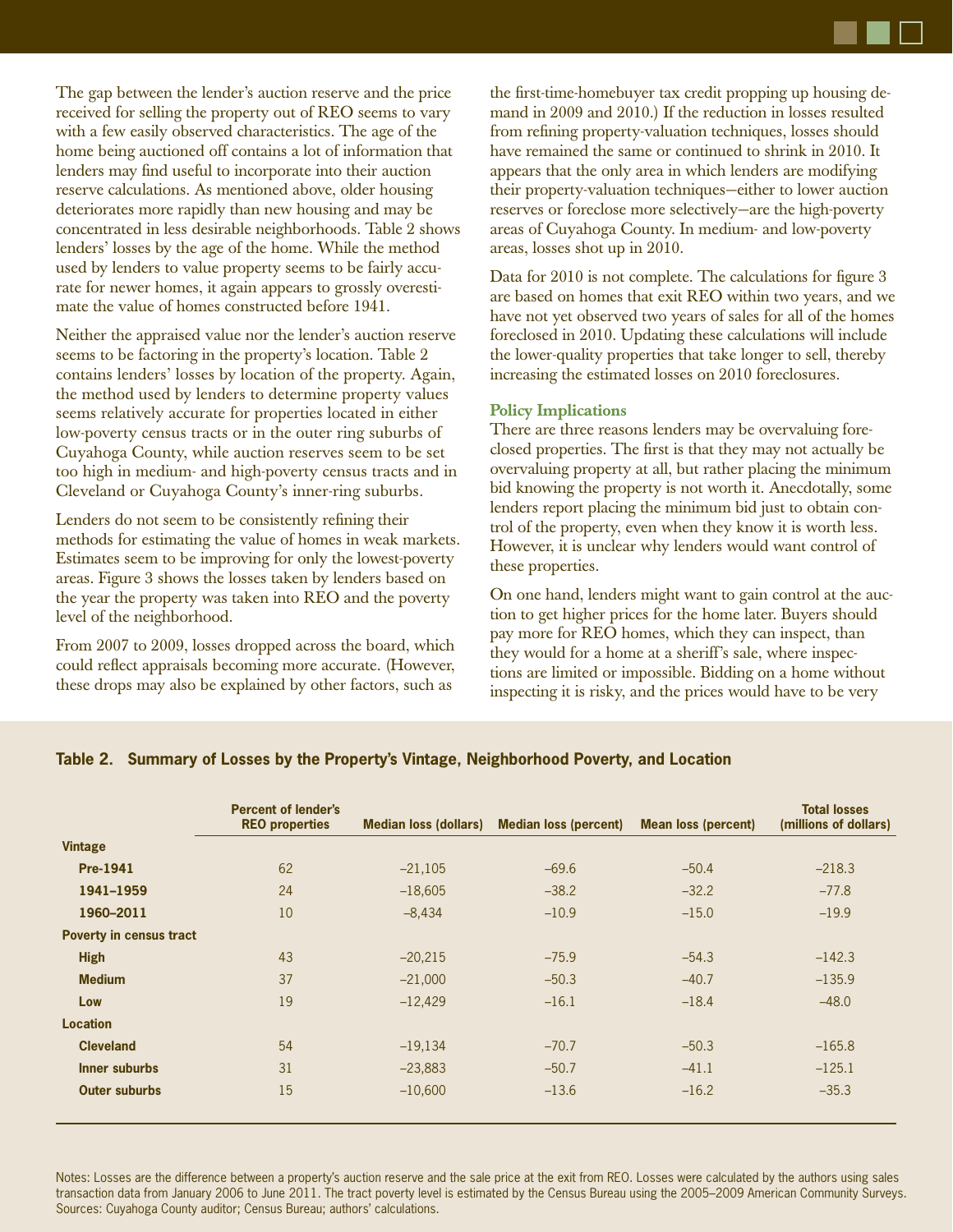low to entice bidders. Collecting the higher sale price after buyers inspect the property could justify setting auction reserve prices higher.

On the other hand, this strategy can work in the opposite direction. If a home is found to be uninhabitable and beyond repair after the sheriff's sale, the lender has foregone any proceeds from another bidder. Many of the REO homes eventually sell for prices so low that the proceeds would barely cover the maintenance and transaction expenses. If the lenders lowered the auction reserve to these prices, the same buyers might take more of the homes at the sheriff's sale, and the lender would not incur the expenses.

Lenders may be overvaluing properties because their valuation methods—which they use because they work well in most markets—don't happen to work well in weak ones. The evidence supports this explanation, since it is not only lenders that overestimate the value of properties acquired in the sheriff's sale, but all parties, including federal agencies and investors. Proper valuation methods would substantially discount the appraised value of homes in weak markets, bringing the estimates of value more in line with what the property will sell for on the open market. It is important to remember that lenders usually cannot legally enter the home and inspect the interior prior to foreclosure, which would prevent them from detecting hidden defects. But even when they are allowed to inspect the interior, it may not be feasible to inspect each property prior to foreclosure, given the number of foreclosures initiated every year.

Finally, there may be incentives that encourage lenders to overvalue foreclosed properties. Doing so would allow them to shift accounting losses from their loan portfolio to their REO portfolio. Solvency tests and supervisors of financial institutions place less emphasis on REO portfolios than on loan portfolios. This is a function of banks having relatively small REO portfolios in normal times, but always having an active loan portfolio that can be analyzed.

Regardless of why it is occurring, correcting the systematic overestimation of property values in weak housing markets appears to be relatively simple and has large potential ramifications. Our analysis suggests that if lenders place more weight on simple property characteristics—the age of the home and its location—in their value estimates, they will more accurately price property in weak housing markets.

More accurate pricing could lower REO carrying costs in a few ways. As discussed above, lenders could avoid taking on REO altogether by setting their auction reserves lower and allowing others to purchase more properties at auction. Additionally, more accurate prices might help lenders reduce the number of foreclosures they initiate by making more loan modifications look sensible. The more successful loan modifications the lender initiates, the fewer the homes that will end up in REO and the lower the lender's carrying costs will be. But if lenders are overestimating the value of

weak-market property at foreclosure, then they are likely overestimating the value of the same property when determining whether to offer loan modifications through their net present-value calculations. If the current value of the property is overestimated, it is less likely that a loan modification will be offered, and when one is offered, it will be less generous than if the property's value is not overestimated.

Another way in which more accurate pricing could lower carrying costs is by helping lenders identify the properties that have the least value early in the foreclosure process. Knowing which properties aren't worth holding onto will facilitate their disposition to land banks, local governments, or community development corporations seeking to remediate blight. The Cuyahoga County Land Bank, for example, takes low-value REO property in exchange for contributions towards demolition costs. Transferring REO property to organizations dedicated to disposing of it lowers lenders' carrying costs for distressed properties that could have lingered in REO, hastens blight removal, and helps stabilize distressed housing markets.

#### **Recommended Reading**

"How Modern Land Banking Can Be Used to Solve REO Acquisition Problems," by Thomas J. Fitzpatrick IV, 2010. In *REO and Vacant Properties: Strategies for Neighborhood Stabilization*, Federal Reserve Bank of Cleveland, Federal Reserve Bank of Boston, and Federal Reserve Board of Governors.

"Ohio's Land Banking Legislation: Modernizing an Aged Model," by Thomas J. Fitzpatrick IV, 2010. *Journal on Affordable Housing and Community Development Law,* vol. 19, no. 3.

"Foreclosure-Related Vacancy Rates," by Stephan Whitaker, 2011. Federal Reserve Bank of Cleveland, *Economic Commentary* 2011–12.

"The Impact of Vacant, Tax-Delinquent, and Foreclosed Property on Sales Prices of Neighboring Homes," by Stephan Whitaker and Thomas J. Fitzpatrick IV, 2011. Federal Reserve Bank of Cleveland, working paper no. 11-23.